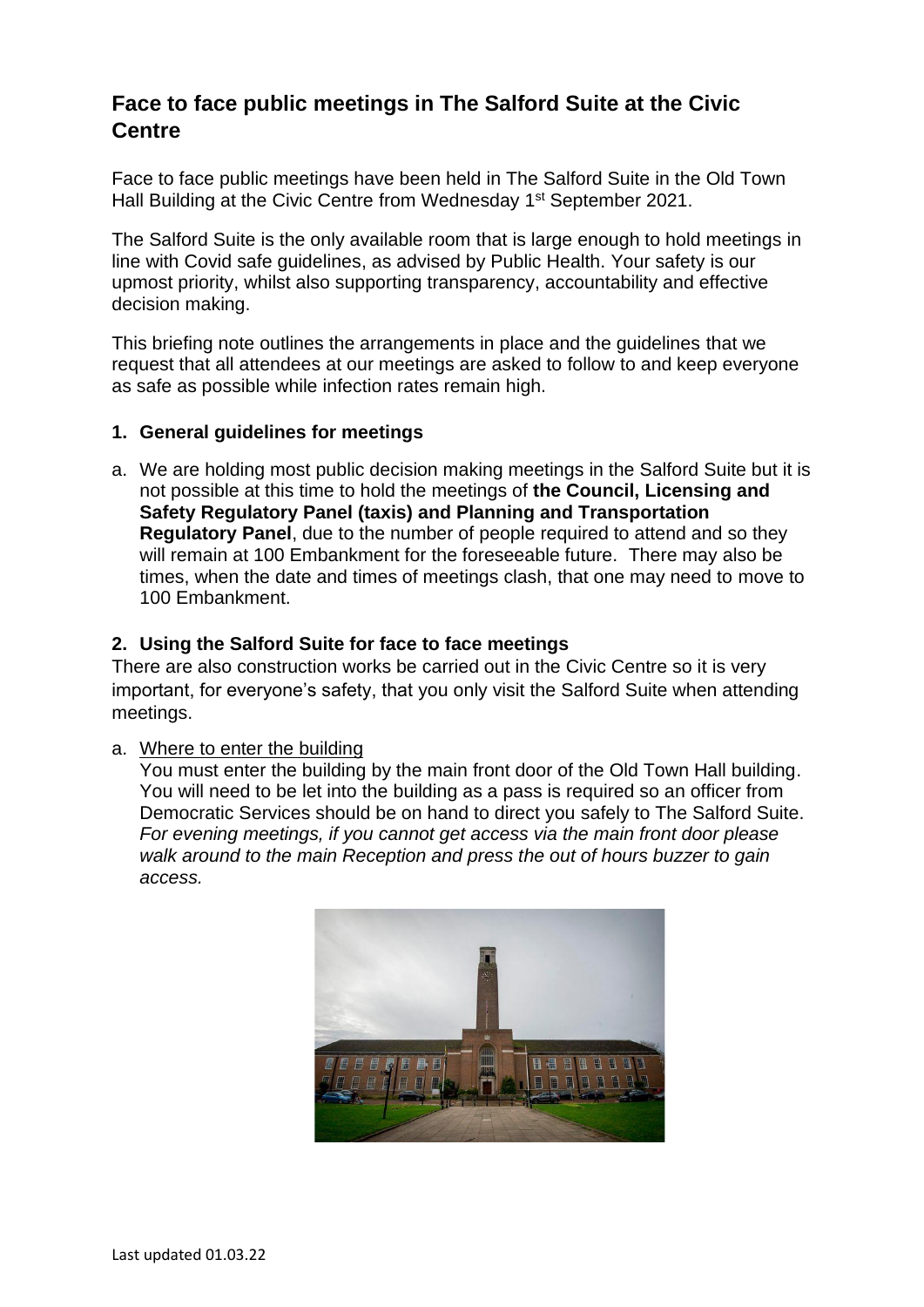- b. Areas of the building that are closed to people attending meetings
	- Extensive rebuilding renovations are taking place in the Civic Centre so access to rooms and space is very limited. Most of the building will remain closed and many contractors will be working on site.
	- Other members of the public are also using the building to access the Registrars offices and the ceremony rooms and arrangements are in place for them to do so safely **and to help us manage the numbers of people in the building so access is restricted to the Registrars corridor and the ceremony room's corridor during the day.**

### c. Toilets

- The toilets on the first floor on the committee room corridor **must** be used. The Registrars corridor will not be open to members, officers and members of the public attending meetings in The Salford Suite during the day.
- The accessible toilet can be used on the Registrars corridor if required and an officer from Democratic services will act as a marshal on the corridor so members can use it. Please alert the clerk in attendance at the meeting on the day.

# **3. Guidance for attending the meetings in a COVID-safe manner**

# a. Testing for meetings

- Testing guidance in England has changed. Most people without COVID-19 symptoms do not need to get lateral flow tests, if you have been in contact with someone who has COVID-19 or who has displayed symptoms and you suspect they may have COVID-19, **it is requested that you take a lateral flow test before attending.**
- In line with current Government guidance, **if you have symptoms of COVID-19 you are advised get a PCR test as soon as possible if you have any of these symptoms, even if mild:**
	- o a high temperature
	- o a new, continuous cough
	- o a loss or change to your sense of smell or taste
- In line with current Government guidance, if you have symptoms of COVID-19, you should stay at home and avoid contact with other people. [Get advice](https://www.nhs.uk/conditions/coronavirus-covid-19/self-isolation-and-treatment/when-to-self-isolate-and-what-to-do/)  [about staying at home and avoiding contact with others](https://www.nhs.uk/conditions/coronavirus-covid-19/self-isolation-and-treatment/when-to-self-isolate-and-what-to-do/)
- Despite all the COVID-secure measures we have put in place there remains a residual risk and coronavirus can make anyone seriously ill. For some of you the risk is higher, particularly if you are clinically extremely vulnerable or if they are at significant risk or you have one or more health conditions as a number of risk factors may interact as well as health conditions.
- You may wish to take medical advice about your particular circumstances, if either of the above applies to you before you make a decision about attending face to face meetings.
- b. Attending the meeting on the day in The Salford Suite
	- Please arrive for the meeting giving yourself plenty of time of the meeting to allow for controlled access to the building and meeting space.